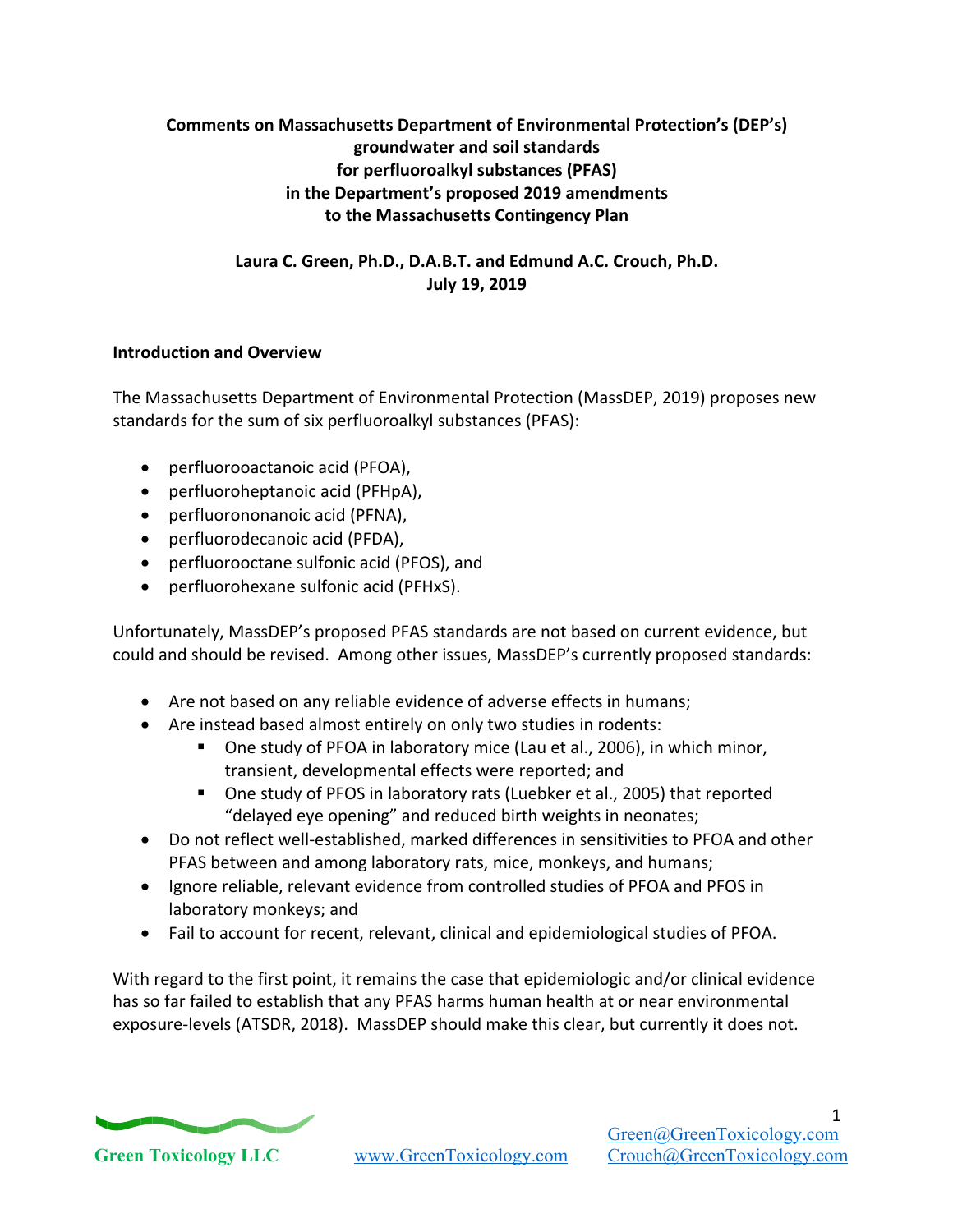High-level, experimental exposures to some PFAS do harm the health of laboratory animals, and it is entirely appropriate to base health-protective guidelines on exposure-response data derived from laboratory animal studies (in the absence of, or in addition to, usable exposureresponse data from studies of humans).

Ideally, health-based guidelines and standards should be based on controlled studies of (i) humans, (ii) monkeys, and/or (iii) other laboratory mammals known to mimic humans with regard to relevant biological responses. Unfortunately, the two studies on which MassDEP rely are in none of these three categories.

In what follows, we present constructive criticisms of MassDEP's approach, and offer alternate bases for regulation. In particular, we show that the results from studies of PFOA and PFOS in laboratory monkeys can, and should, be used to derive highly protective, evidence-based "reference doses" (essentially, acceptable daily intakes), which in turn should be used to fashion regulations intended to protect public health, with an ample margin of safety.

The evidence-based, highly conservative, reference doses that we derive herein are 89 ng PFOA per kg body weight per day and 240 ng PFOS/kg-day. We also note that reference doses for other PFAS should be based on chemical-specific evidence.

## **Health-risks from PFOA**

Based on minor, transient, developmental effects in CD-1 mice exposed to high doses of PFOA (Lau et al., 2006), U.S. EPA, California EPA, and others (Goeden et al., 2019) assume that this PFAS poses a risk of developmental toxicity to humans. And MassDEP, by extension, assumes the same for all of the six PFAS that it proposes to regulate, despite zero such evidence for at least four of these PFAS (all but PFOS, about which more below).

As it happens, the fundamental uncertainties in this assumption render these CD-1 mouse bioassay results entirely unsuitable for purposes of assessing risks to human health — even from exposures to PFOA, let alone from exposures to the other five PFAS of interest to MassDEP. Why did MassDEP rely on this single study in CD-1 mice, when, as explained below, controlled, reliable, and relevant studies of PFOA in monkeys have been peer-reviewed, published (Butenhoff et al., 2002, 2004a, and 2004b), and serve as much better predictors of effects in humans?<sup>1</sup>

<sup>&</sup>lt;sup>1</sup> One answer is that MassDEP decided to simply accept U.S. EPA's (2016) reference dose at face value; despite the facts that EPA's derivation of its PFOA reference dose has not been peer-reviewed and has not been relied upon by EPA for standard-setting. Moreover, environmental guidelines and standards for PFOA, as established by various regulatory expert-groups internationally, *vary by 750-fold* (Dourson et al., 2019): this alone is indication that various analysts' assumptions and subjective judgments rather than a set of objective, verifiable, unambiguous, health-effects data — are what drive these disparate, bottom-line numbers for "acceptable" exposures to PFOA.

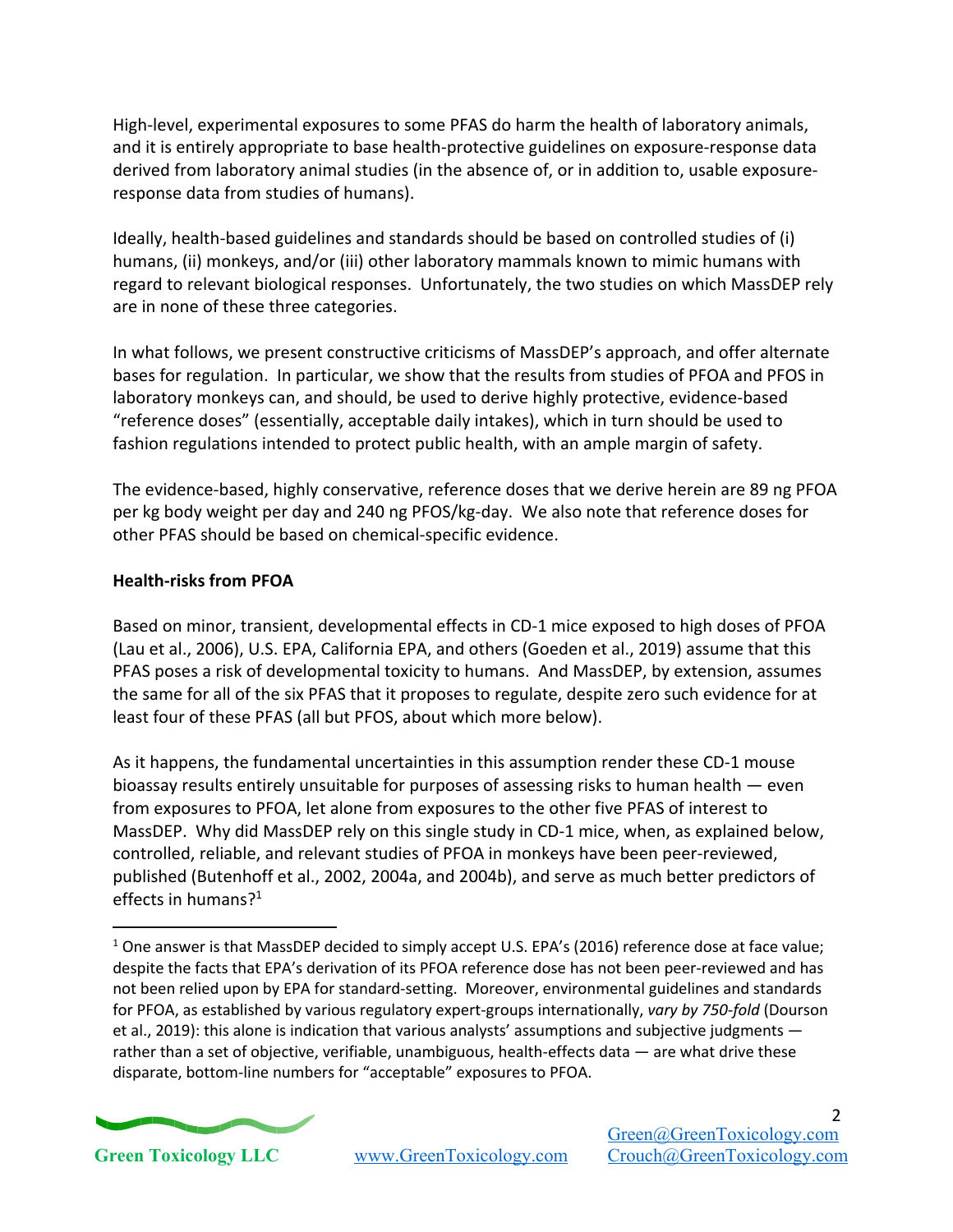The developmental (and many other) effects of PFOA in mice are mediated via the cellnuclear hormone receptor, peroxisome proliferator-activated receptor alpha (PPARa; Abbott et al., 2012; Albrecht et al., 2013).<sup>2</sup> However, the activity-levels, structures, and functions of  $PPAR\alpha$  vary substantially among rodent-species and other animal-species; and, importantly, vary substantially between laboratory, "wild-type" mice (such as CD-1 mice) and humans (Bell et al., 1998; Corton et al., 2018). Abundant evidence indicates that rats and mice are highly susceptible to the effects (both adverse and beneficial) of chemicals (both endogenous and exogenous) that act via PPAR $\alpha$ , while humans and other mammals  $$ including guinea pigs, hamsters, rabbits, and monkeys — are relatively resistant to these effects (Klaunig et al., 2003 and 2012; Hoivik et al., 2004; Corton et al., 2018).

In addition to mice, laboratory rabbits have been used to assess the developmental effects of PFOA (Gortner et al., 1982). As just noted, rabbits can serve as faithful models for humans with regard to the actions of peroxisome proliferators on PPAR $\alpha$  (Staels & Auwerx, 1998). In the relevant study, pregnant New Zealand White/Minikin rabbits were dosed with the ammonium salt of PFOA at 0, 1.5, 5, and 50 mg/kg-day on gestational days 6 through 18 (Gortner et al., 1982). The highest dose-rate, as expected, caused significant, temporary weight loss in the pregnant rabbits; but their fetuses at gestational day 29 showed zero indications of reproductive toxicity, embryotoxicity, or gross, skeletal, or internal malformations, or any other adverse effects, in *any* PFOA dose-group, including the highest.

MassDEP currently takes no notice of this important study. U.S. EPA also did not even mention this rabbit bioassay in its assessment of PFOA (U.S.EPA, 2016), which is surprising, since the study-report is included in EPA's Administrative Record.

Standard regulatory guidance (and common sense) dictates that when extrapolating results from developmental studies, health risk-assessors should rely on laboratory animal-species *that best mimic humans with regard to relevant biological mechanisms*. *Per* U.S. FDA (2017):

PPARs regulate lipid and cholesterol metabolism through induction of (peroxisome proliferator response element (PPRE)) containing target genes resulting in increased beta-oxidation of fatty acids (Xu, Li, and Kong 2005). Natural ligands for PPAR $\alpha$  include saturated and unsaturated fatty acids, eicosinoids, and linoleic acid metabolites. However, a diverse range of xenobiotics from many classes and structures are also able to activate PPAR $\alpha$  such as the fibrate hypolipidaemic agents (clofibrate, fenofibrate, gemfibrozil amongst others), methaphenilene, thromboxane synthetase inhibitors, dehydroepiandosterone, non-steroidal anti-oestrogens, ibuprofen, Wy-14,643, diphenyl ether herbicides, and phenoxy herbicides (Greaves 2007).



3

<sup>&</sup>lt;sup>2</sup> PPARs are present in all animal-species, although with different forms in different species. As explained by Hall et al. (2012):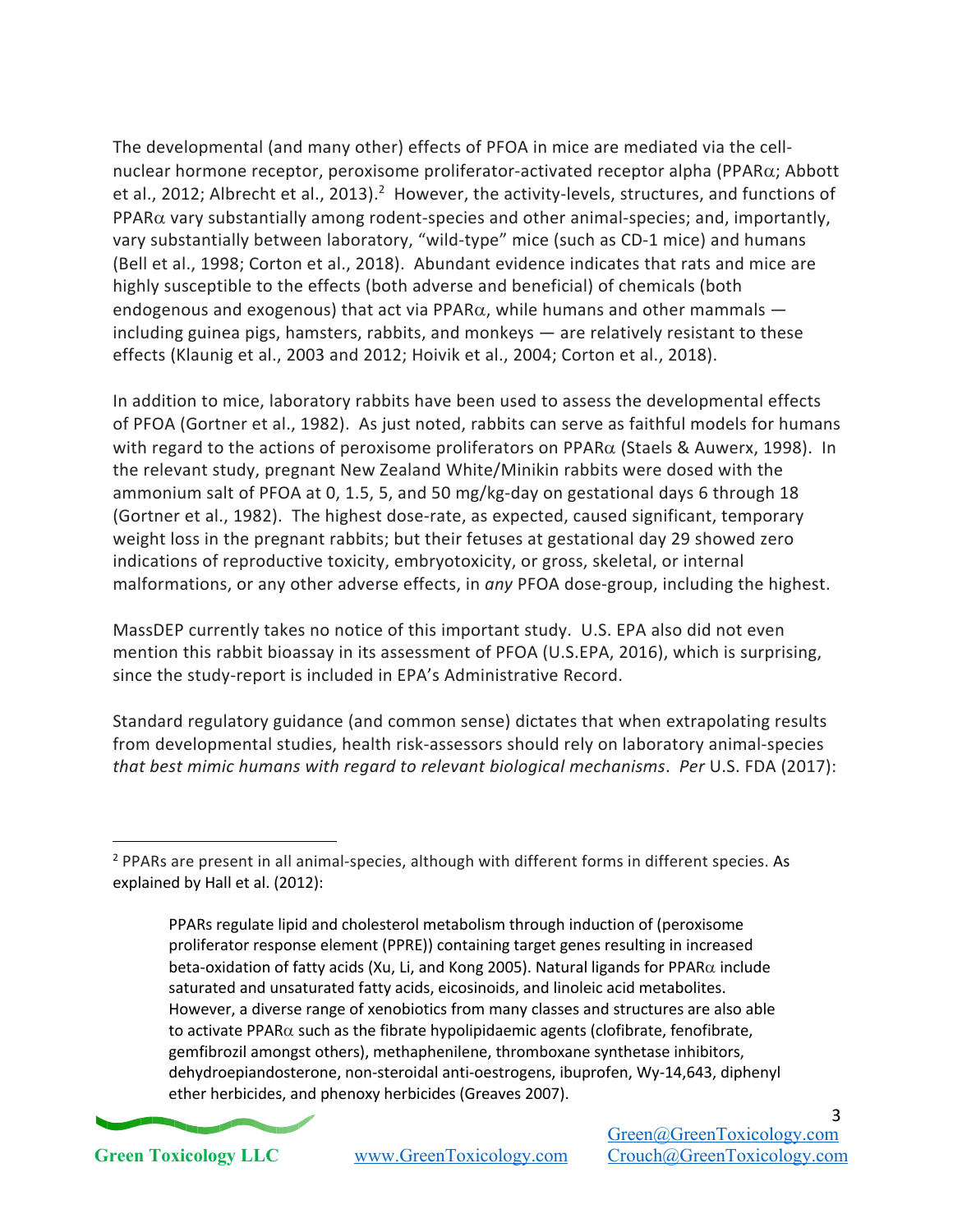The rabbit has proven to be useful in identifying human teratogens that have not been detected in rodents; and the rabbit is routinely used as the nonrodent species based on the extensive historical background data, availability of animals, and practicality.

Importantly, the epidemiology on PFOA does not indicate that this chemical harms human development. As noted by ATSDR (2018):

. . . most [epidemiological] studies found *no association* between maternal serum PFOA levels and the risk of low birth weight infants (typically defined as <2,500 g) . . . or found a *decreased* risk of low birth weight infants . . . [*emphasis* added]

And summarizing the literature on infant birth-weights *in the normal range*, ATSDR (2018) notes that although three sets of studies on women exposed to background concentrations *did* report inverse associations between maternal serum PFOA and birth weight, another *twelve similar studies found no such associations.*

Thus, although the CD-1 mouse data on the biological and toxicological effects of PFOA are of little-to-no relevance with regard to effects of PFOA on humans, more reliable and relevant data on the biological and toxicological effects of PFOA have been generated in laboratory monkeys (Butenhoff et al., 2002,<sup>3</sup> 2004a, and 2004b); and these primate data, combined with information from studies in humans, can be used to generate estimates of risks to human health from PFOA. We do so as follows.

Butenhoff and co-workers (2002, 2004a, and 2004b) examined the effects of the ammonium salt of PFOA (APFO) in male cynomolgus monkeys, during and after oral dosing for 6 months. The dose-rates were 3, 10, and 30 mg of APFO/kg body weight/day, although because the monkeys in the high dose-rate reduced their food intake and failed to gain weight, this highest dose-rate was reduced 20 mg/kg-day.

Doses of 30 and/or 20 mg/kg-day were plainly toxic, with evidence of liver injury in the highest dosed monkeys, but doses of 10 mg/kg-day and 3 mg/kg-day were not: no histopathologic evidence of liver injury was observed in monkeys in these middle and low dose-groups, and concentrations of liver enzymes in their blood-sera were normal.

All doses of APFO did increase the relative weights of the monkeys' livers, due to proliferation of liver mitochondria. This effect was expected, since statin drugs and other peroxisome proliferators (which act like PFOA in the liver) also cause increased biosynthesis of mitochondria. Although this is clearly a chemically-induced (and drug-induced) effect, it is not

 <sup>3</sup> Individual animal data for this study are available in Thomford (2001) and 3M Environmental Laboratory (2001).

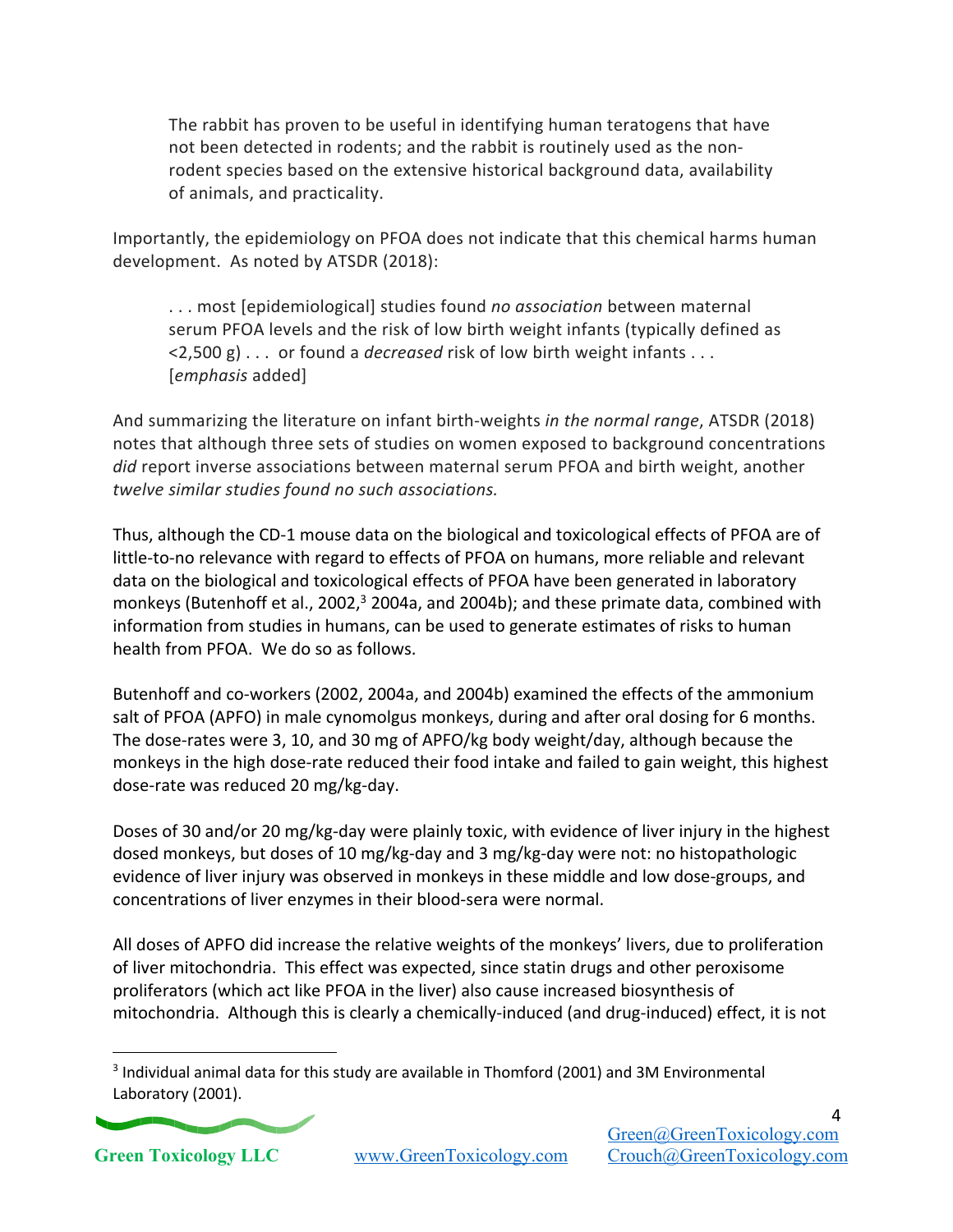clear that it is an *adverse* effect, as opposed to merely an adaptive effect (Berthiaume and Wallace, 2002; Butenhoff et al., 2002; Hall et al., 2012; Convertino et al, 2018).

Nonetheless, the authors (Butenhoff et al., 2004b) erred on the side of safety by using the relative increase in liver weight (expressed as the ratio of animals' liver weight to brain weight) to derive a benchmark concentration (BMC) for PFOA that could be used for purposes of human health risk assessment.

Their BMC analysis used mean values by dose group of concentration and liver-to-brain weight ratio, and omitted the high-dose group. However, there is substantial intraspecies variation in concentrations at fixed dose rates; for example, the two animals in the high dose group differed by almost a factor of 3 in their plasma concentrations of PFOA (averaged over weeks 20 to 26, as used by Butenhoff et al., 2004b; see Butenhoff et al., 2004a or 3M Environmental Laboratory, 2001 for individual animal concentrations in this experiment). The same sort of variation in the ratio of plasma concentration to dose can be expected in humans, since the weight-specific volume of distribution is unlikely to vary substantially between individuals while the half-life varies substantially, as seen in a cohort in Sweden and in the C8 study (Li et al., 2017, 2018).

A BMC analysis using individual animal data is sensitive to inclusion/exclusion of the monkey with highest concentration or inclusion/exclusion of the high dose animals (**Figure 1**, **Table 1**).

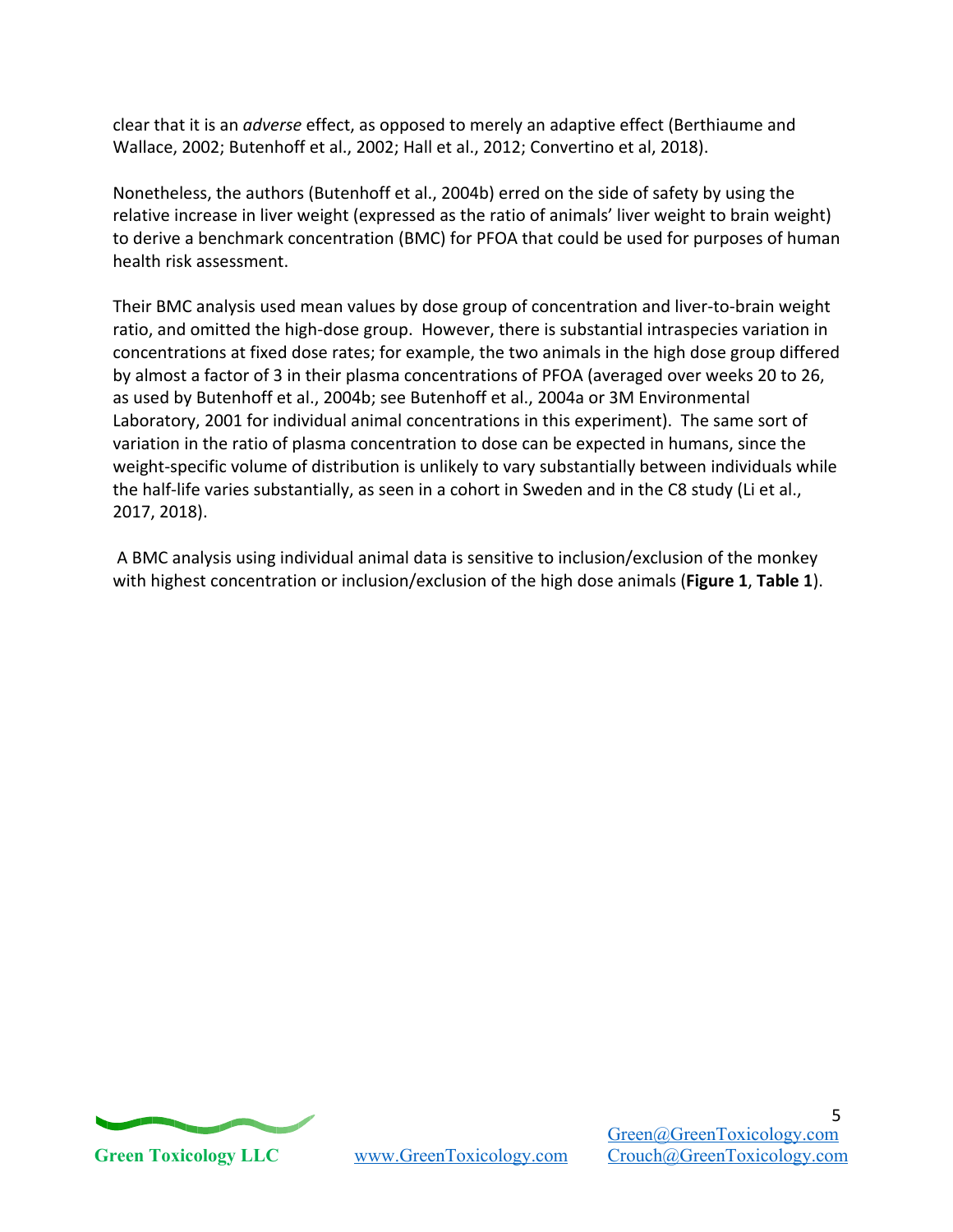

**Figure 1 Liver/brain weight ratio in Butenhoff et al. (2002)**

|                            | <b>BMCLo</b> | BMC.  | <b>BMCHi</b> |
|----------------------------|--------------|-------|--------------|
| Grouped, all doses         | 45.0         | 79.7  | 343.9        |
| Grouped, omit high dose    | 22.6         | 35.5  | 79.8         |
| Individual, all animals    | 57.5         | 113.2 | 3099.8       |
| Individual, omit high      | 29.9         | 52.4  | 205.1        |
| concentration              |              |       |              |
| Individual, omit high dose | 28.3         | 49.1  | 178.4        |

| Table 1 BMC estimates (serum concentrations, µg/ml) using liver/brain weight (95% |
|-----------------------------------------------------------------------------------|
| confidence limits, 1 SD, linear model, constant variance)                         |

In fact, in this experiment, the liver/bodyweight ratio provides a more sensitive endpoint (**Figure 2**, **Table 2**). The BMCLo obtained using the individual animal data is the most appropriate for cross-species extrapolation using serum concentration as the relevant metric, so we use that as the point of departure (POD).



6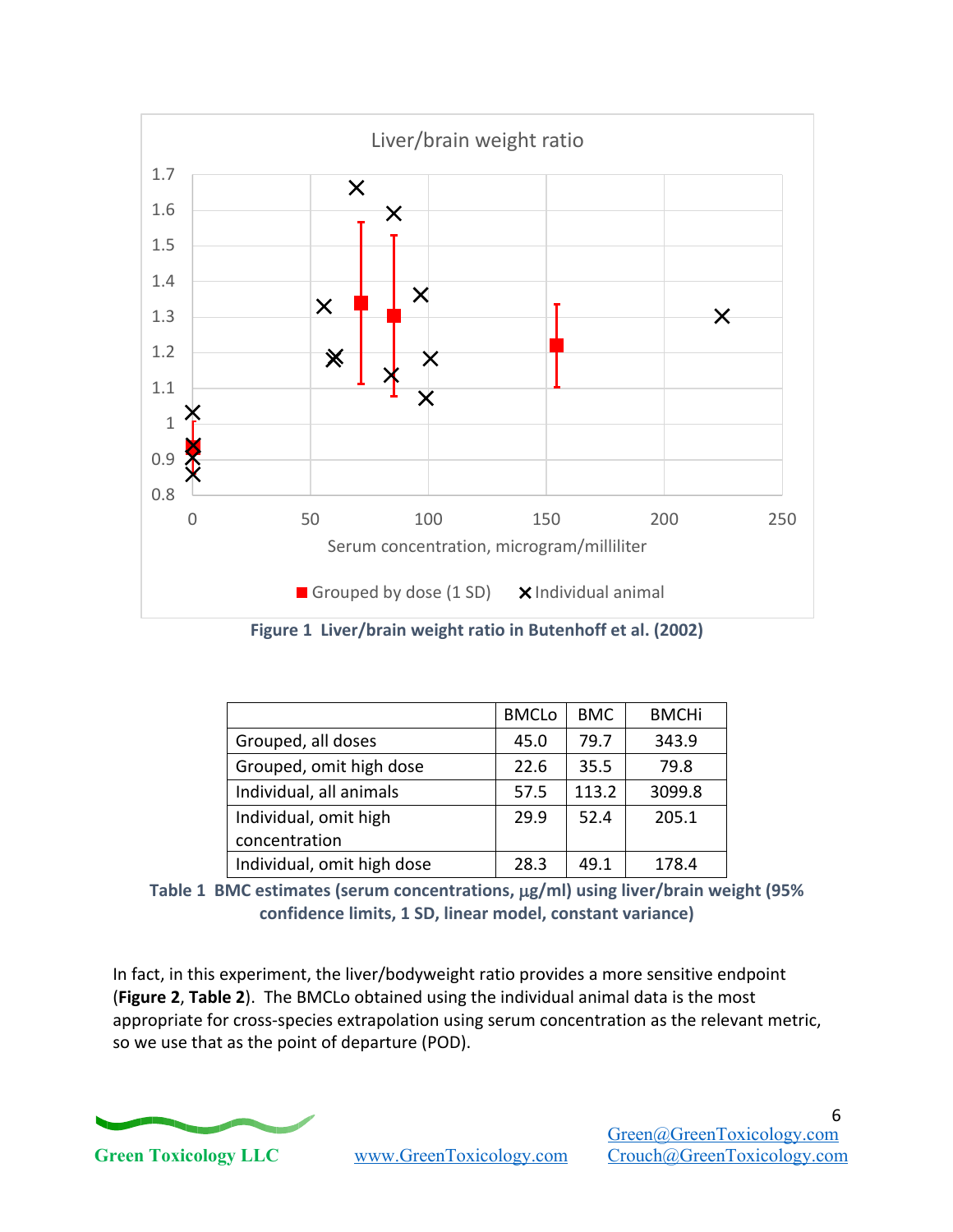

**Figure 2 Liver/bodyweight ratio in Butenhoff et al. (2002).**

|                            | <b>BMCLo</b> | <b>BMC</b> | <b>BMCHi</b> |
|----------------------------|--------------|------------|--------------|
| Grouped, all doses         | 26.0         | 50.9       | 88.5         |
| Individual, all<br>animals | 19.0         | 32.5       | 57.4         |

Table 2 BMC estimates (serum concentrations,  $\mu$ g/ml) using liver/body weight ratio (95% **confidence limits, 1 SD, restricted power model, constant variance)**

Extrapolating this POD to humans using an interspecies factor of 3 and an intraspecies factor of 10 (compared with the 3-fold difference from 5<sup>th</sup> to 95<sup>th</sup> percentile expected solely from the variation in half-lives, Li et al., 2017, 2018), leads to a human plasma concentration of 633 ng/ml. The potential effects of PFOA exposure are seen with short induction times, so no factor is required for extrapolation from subchronic to chronic exposure. Assuming a distribution volume of 0.2 L/kg (ATSDR 2018, Table A-4) and a median half-life of 2.7 years for humans (Li et al., 2017, 2018) gives a reference dose of 89 ng/kg-day.

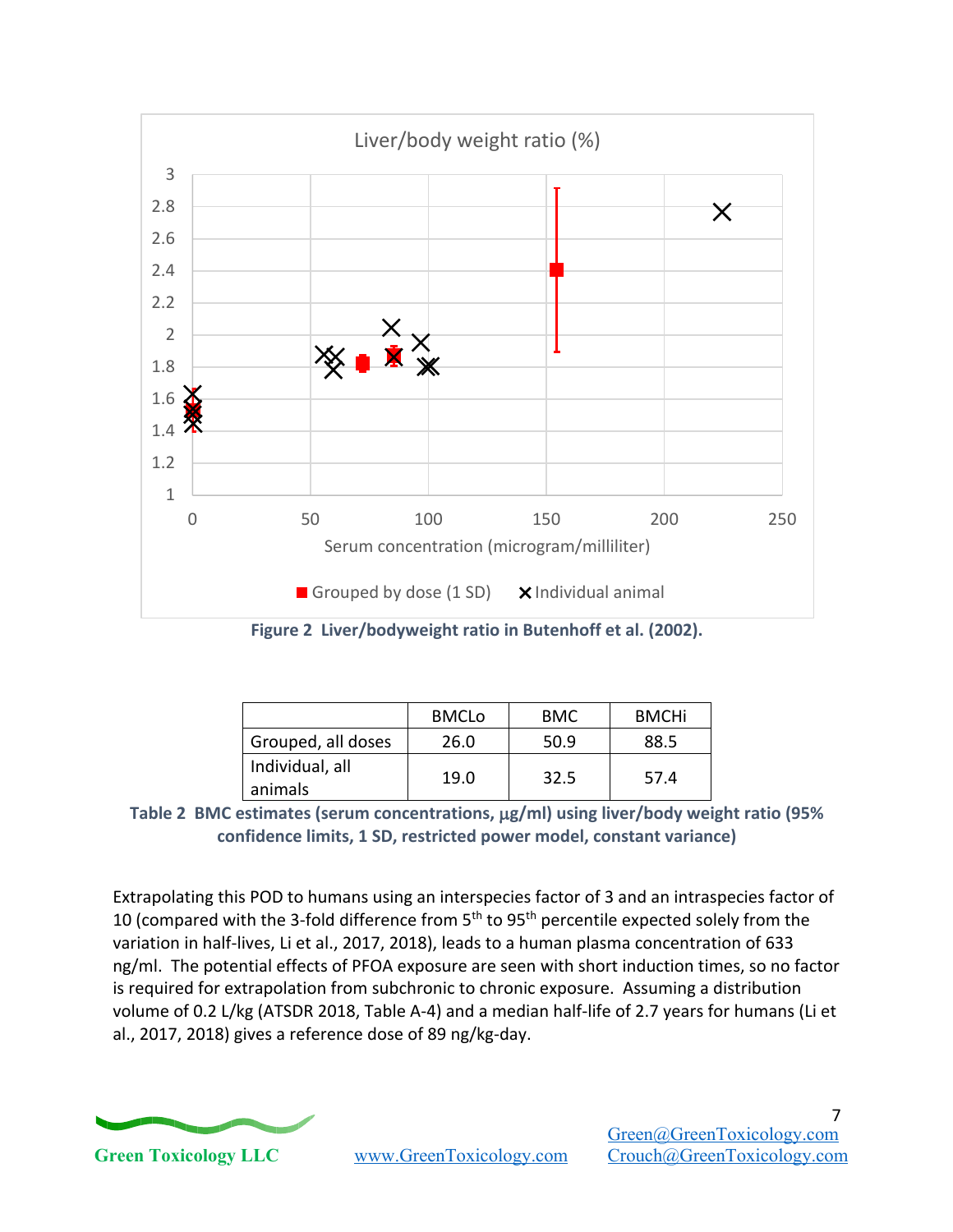This primate results-based, reference dose is highly conservative, since, as noted, it assumes that liver weight gain in PFOA-exposed monkeys, in the absence of any indication of liver damage, is an adverse, as opposed to simply adaptive, effect.

Of course, risk assessment is intended to err on the side of safety, so this conservatism is, we believe, appropriate. We recommend that MassDEP consider using this more reliable and relevant value for PFOA as it continues to refine its approach for the regulation of this chemical.

We would add that we think it quite important for risk assessors to communicate that chemicals, such as PFOA, with very small reference doses based on laboratory animal studyresults (with multiple safety factors applied) are *not necessarily* highly toxic to humans. Indeed, analysts should make plain that PFAS are *categorically* different from chemicals such as arsenic, lead, mercury, benzene, 2,3,7,8-TCDD, and a multitude of other environmental contaminants for which adverse effects in humans have long been well-established.

As it happens, PFOA has been found to combat certain tumor-types, and has actually, perhaps surprisingly, been administered at extremely large dose-rates — up to 1.2 grams per patient per week, which is about 2,300,000 ng PFOA/kg-day! — to cancer patients in a phase I trial (Convertino et al., 2018). The resulting blood-serum concentrations of PFOA in these phase I study patients were, as noted by Convertino et al. (2018) "the highest ever reported in humans." Yet their serum liver enzyme levels remained normal, and there was otherwise no indication of organ toxicity.4

# **Health-risks from PFOS**

Next, PFOS has been studied in laboratory rats, rabbits and monkeys (Case et al., 2001; Seacat et al., 2002; Chang et al., 2012 and 2017); and here again the monkey data can be used to estimate risks to human health.

In developmental toxicity studies in both rabbits and rats (Case et al., 2001), the highest dose rates of PFOS caused frank maternal toxicity, which in turn led to some fetal losses and reversible, delayed ossification. However, per the study-authors, "detailed external gross, soft tissue, and skeletal fetal examinations failed to reveal any compound-related malformations in either species," giving a NOEL for developmental toxicity of 1 mg/kg-d. Moreover, "[t]he

 <sup>4</sup> Interestingly, at these high doses, the apparent half-life of PFOA in these patients was on the order of only weeks (Dourson et al., 2019) — substantially lower than the median half-life of 2.7 years that has been derived from people exposed only environmentally (via contaminated drinking water), who have vastly lower plasma concentrations of PFOA.

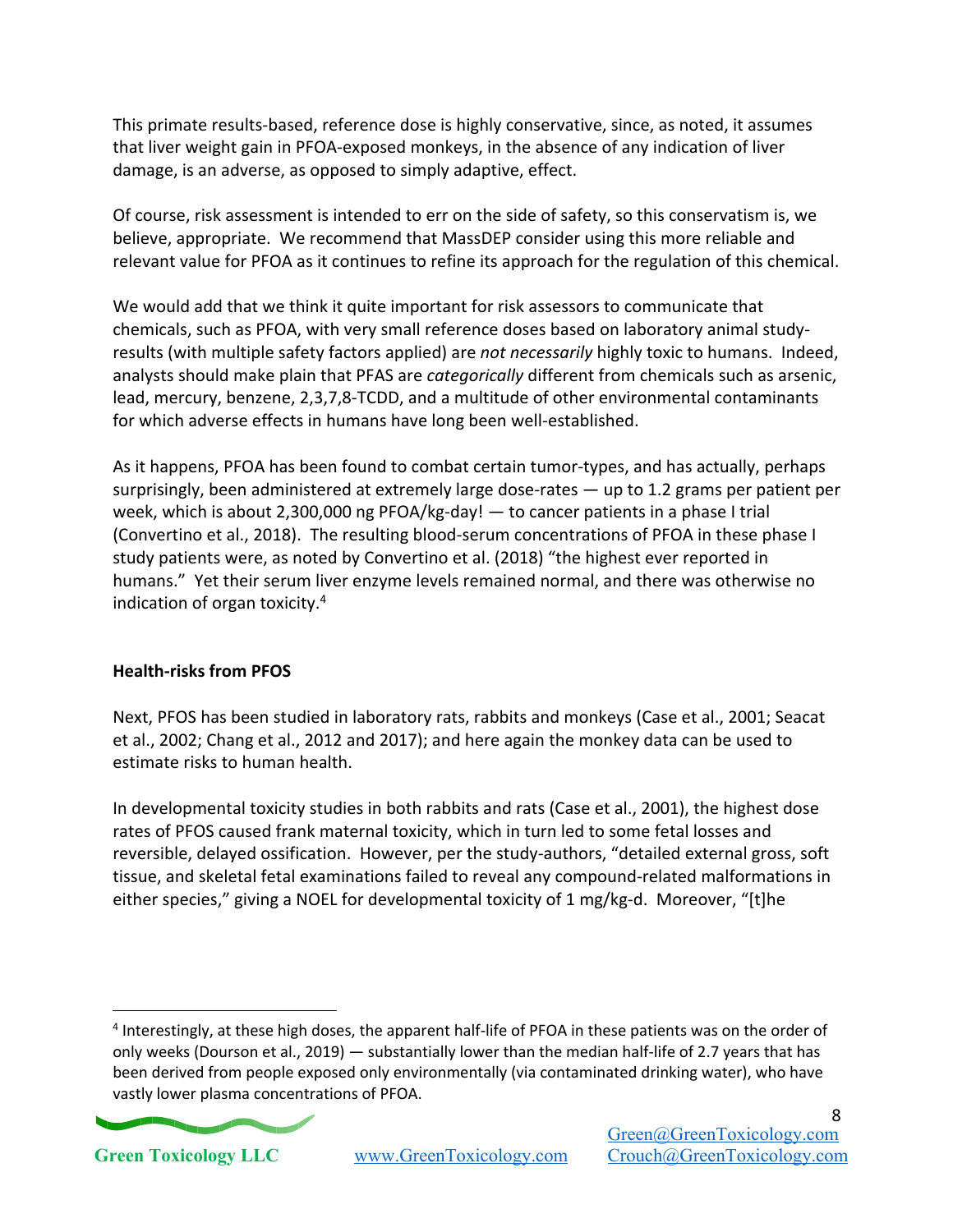finding that PFOS was not a selective developmental toxicant to rabbit fetuses concurs with results of previously conducted rat developmental toxicology studies."

Chang et al. (2017) dosed male and female cynomolgus monkeys with one, two, or three doses of PFOS at various times during a 422 day experiment, examining clinical chemistry parameters and measuring serum PFOS concentrations. PFOS serum concentrations at the highest extreme reached values close to those demonstrating overtly toxic effects in an earlier bioassay (Seacat et al., 2002): nonetheless, all clinical chemistry parameters remained within normal biological limits during the experiment. As expected, serum concentrations of two exposure-markers, total thyroxine (TT4) and high density lipoprotein (HDL), did decrease with PFOS treatment, although these varied only within the normal range. Moreover, again as expected, the PFOSassociated decreases in serum TT4 (due presumably to competitive binding) were not accompanied by alterations in serum concentrations of thyroid stimulating hormone (TSH), thus indicating no toxicologically significant effect of PFOS on thyroid function (Chang et al., 2017).

A benchmark concentration (BMC) analysis using individual animal data, based on the conservative assumption that the slight decrements in serum HDL were adverse, yielded a BMCLo (1 SD) of 74,259 and 76,373 ng/ml for males and females respectively. Once again, as in the case of PFOA, evaluation using individual animal data is essential since standard analyses (not shown) based on the published grouped data provide substantially different results (both higher and lower, depending on the assumptions made), presumably because of the large variation in serum concentration to dose ratios.

Extrapolating an average point of departure of 75,300 ng/ml to humans, using an interspecies factor of 3 and an intraspecies factor of 10 (again, larger than the expected major component of such intraspecies factor, the dose-to-serum concentration ratio, which is approximately a factor of 3 between 5<sup>th</sup> and 95<sup>th</sup> percentiles, Li et al., 2017, 2018), leads to a human plasma concentration of 2,510 ng/ml. All potential effects of PFOS exposure in animal models are seen with short induction times, so no factor is required for extrapolation from subchronic to chronic exposure. Assuming a distribution volume of 0.2 L/kg (ATSDR 2018, Table A-4) and a human half-life of 3.4 years (Li et al., 2017, 2018) gives a reference dose for PFOS of 280 ng/kg-day.

We recommend that MassDEP consider using this more reliable and relevant value for PFOS as it continues to refine its approach for the regulation of this chemical. MassDEP should also note that this most sensitive effect  $-$  a slight reduction in serum HDL  $-$  was, as noted by the study-authors, *of no significance to the health of the test-animals*. Indeed, serum lipid levels decreased overall with PFOS-exposure, and this is not adverse.

#### **Risks from other PFAS**

In deriving its proposed PFAS standards, MassDEP applies an extra safety factor of 4 (further reducing U.S. EPA's reference doses for PFOA and PFOS from 20 ng/kg-day to 5 ng/kg-day), to account for what DEP claims is the possibility that all six PFAS could harm people's immune

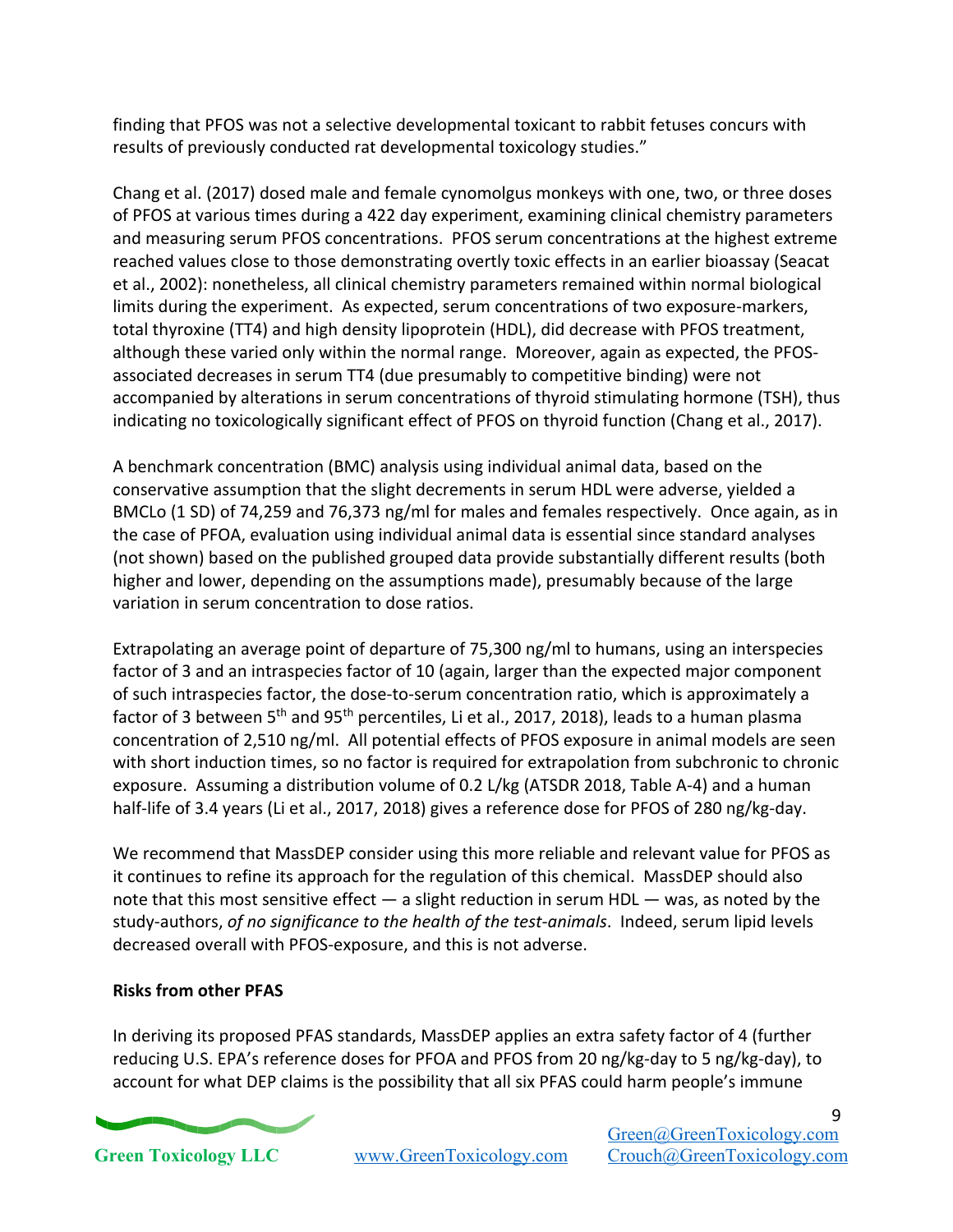systems at or near these miniscule dose-rates. This factor of 4 is entirely arbitrary, and is not justified by MassDEP by any holistic analysis of the weight of scientific evidence. We would note that such an holistic analysis has been peer-reviewed and published (Chang et al., 2016), and it concludes:

With few, often methodologically limited studies of any particular health condition, generally inconsistent results, and an inability to exclude confounding, bias, or chance as an explanation for observed associations, the available epidemiologic evidence is insufficient to reach a conclusion about a causal relationship between exposure to PFOA and PFOS and any immune related health condition in humans. When interpreting such studies, an immunodeficiency should not be presumed to exist when there is no evidence of a clinical abnormality.

We would also note that the two rodent bioassays on which U.S. EPA's reference doses for PFOA and PFOS are based reported no effects on the exposed animals' immune systems.

More generally, ATSDR (2018) has extensively reviewed studies of immune system effects for several of the PFAS of interest: the Agency finds no compelling evidence that PFAS-exposure compromises people's immune systems.

With regard to PFOA, ATSDR (2018) notes that "no consistent associations" have been "found between serum PFOA and disease resistance, as measured by episodes of the common cold, cough, fever, or hospitalization for infectious disease."

With regard to PFOS, ATSDR (2018) notes, "Mixed results have been observed in studies evaluating infectious disease resistance. Similarly, inconsistent results have been examined in studies evaluating associations between serum PFOS and hypersensitivity outcomes, such as asthma; no associations were found for eczema, dermatitis, food allergies/sensitizations."

With regard to PFHxS, ATSDR (2018) notes, "In general, the available studies do not suggest an association between serum PFHxS and decreased infectious disease resistance."

And with regard to PFNA, ATSDR (2018) notes, "Most studies examining a possible association between serum PFNA levels and immunosuppression have not found associations."

We would add that MassDEP should regulate each individual PFAS based on the chemical, biological, and toxicological evidence for that specific PFAS — rather than simply, and counterfactually, assuming that all six PFAS (i) act identically and (ii) pose identical risks to public health. Clearly, they do not.

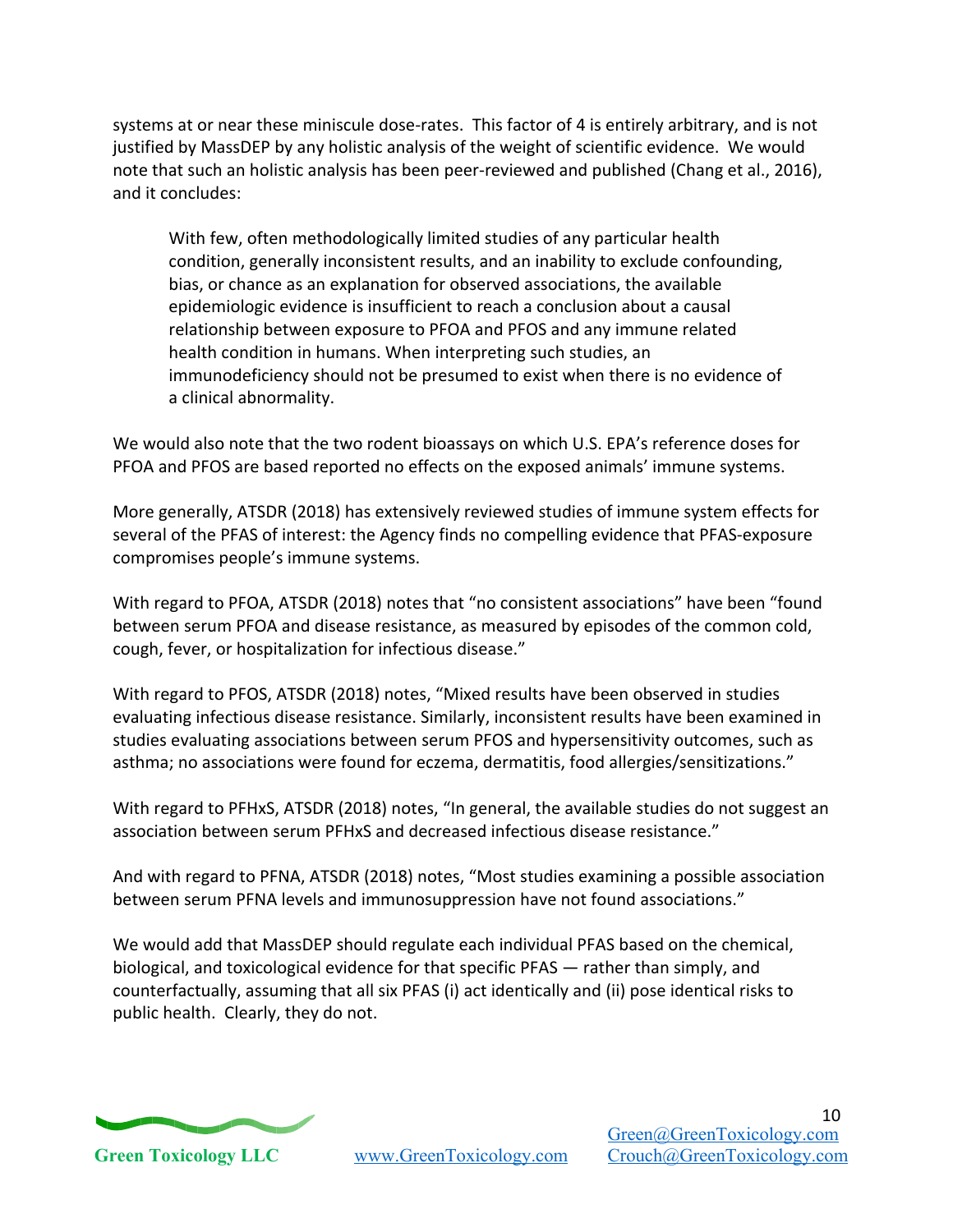## **Concluding remarks**

Assessing risks to public health from PFAS is not straight-forward, and there is no one best approach. Nonetheless, we believe that MassDEP can and will improve upon its draft assessment.

The currently proposed PFAS regulations are both inordinately stringent and unusually poorly justified. We believe that when MassDEP takes the time it needs to evaluate the relevant scientific evidence, from studies in humans and non-human primates alike, the Department will conclude that these six PFAS do not pose the extreme health-threat implied by the currently proposed standards.

#### **Acknowledgements**

We received no funding for these comments, received no input from any interested parties with regard to these comments, and have no conflict of interest.

## **References**

Note: Copies of the EPA Administrative Record AR-226 may be requested on CD-ROM from the EPA Docket Office by calling 202-566-0280 or sending an email request to: oppt.ncic@epa.gov.

- 3M Medical Department. 26-Week Capsule Toxicity Study with Ammonium Perfluorooctanoate (APFO/POAA) in Cynomolgus Monkeys — Determination of the Presence and Concentration of Perfluorooctanoate Fluorochemical in Liver, Serum, Urine and Feces Samples. 3M Environmental Laboratory, Building 2-3E-09, 935 Bush Avenue, St. Paul, MN 55106; and Centre Analytical Laboratories, Inc., 3048 Research Drive, Stage College, PA 16801. Study T-6889.3, FACT TOX-026, LAN-U2782. June 11, 2001. EPA Administrative Record AR226- 1052a.
- Abbott BD, Wood CR, Watkins AM, Tatum-Gibbs K, Das KP, Lau C. Effects of perfluorooctanoic acid (PFOA) on expression of peroxisome proliferator-activated receptors (PPAR) and nuclear receptor-regulated genes in fetal and postnatal CD-1 mouse tissues. Reproductive Toxicology. 2012 Jul 1;33(4):491–505.
- Agency for Toxic Substances and Disease Registry (ATSDR). June 2018. Toxicological Profile for Perfluoroalkyls. Draft for Public Comment. U.S. Department of Health and Human Services.
- Albrecht PP, Torsell NE, Krishnan P, Ehresman DJ, Frame SR, Chang SC, Butenhoff JL, Kennedy GL, Gonzalez FJ, Peters JM. A species difference in the peroxisome proliferator-activated receptor α-dependent response to the developmental effects of perfluorooctanoic acid. Toxicological Sciences. 2013;131(2):568–582.

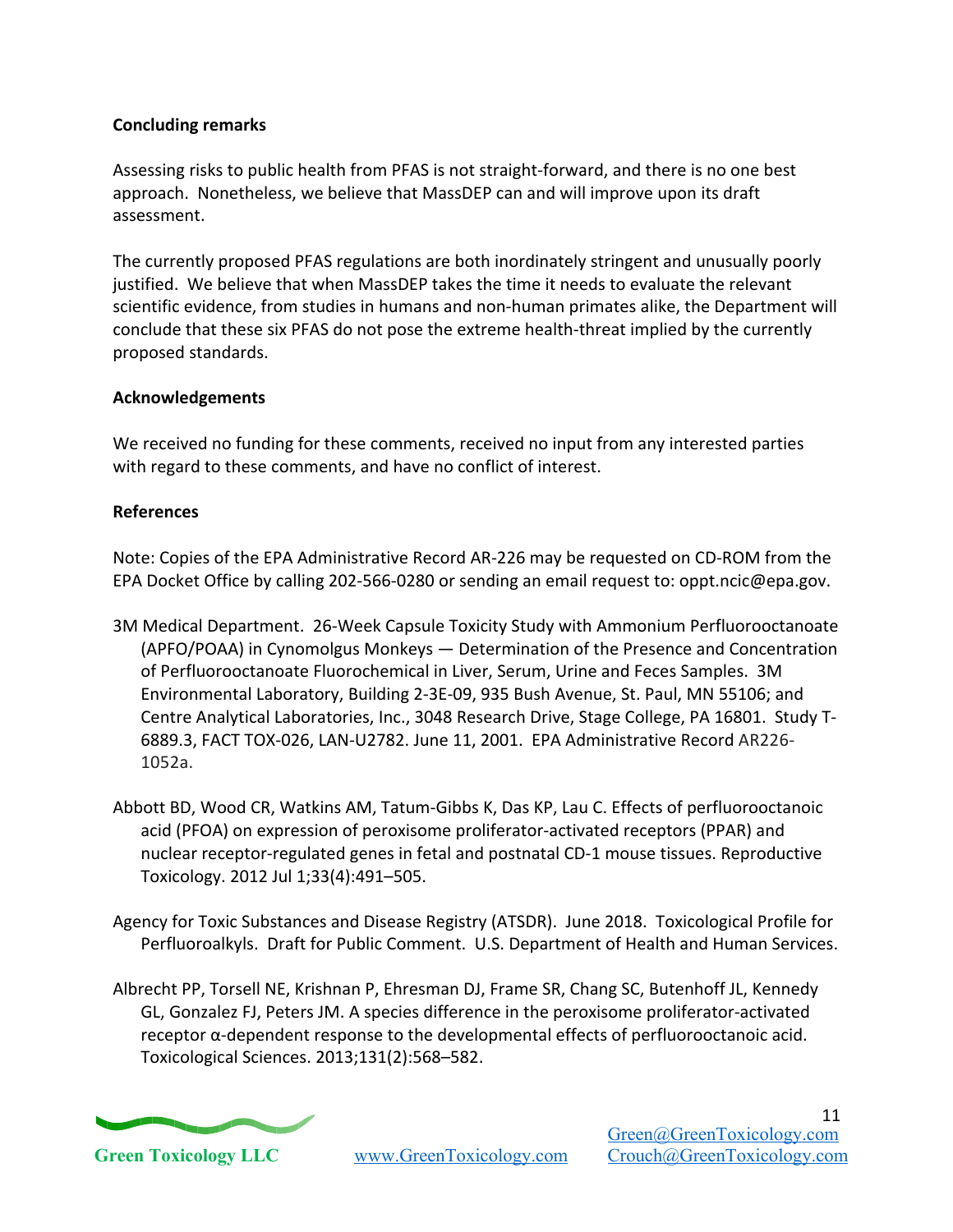- Bell AR, Savory R, Horley NJ, Choudhury AI, Dickins M, Tim JB, Salter AM, Bell DR. Molecular basis of non-responsiveness to peroxisome proliferators: the guinea- pig PPARα is functional and mediates peroxisome proliferator-induced hypolipidaemia. Biochemical Journal. 1998 Jun 15;332(3):689–693.
- Berthiaume J, Wallace KB. Perfluorooctanoate, perflourooctanesulfonate, and N-ethyl perfluorooctanesulfonamido ethanol; peroxisome proliferation and mitochondrial biogenesis. Toxicol Lett. 2002 Mar 24;129(1-2):23-32.
- Butenhoff J, Costa G, Elcombe C, Farrar D, Hansen K, Iwai H, Jung R, Kennedy Jr G, Lieder P, Olsen G, Thomford P. Toxicity of ammonium perfluorooctanoate in male cynomolgus monkeys after oral dosing for 6 months. Toxicological sciences. 2002 Sep 1;69(1):244–257.
- Butenhoff JL, Gaylor DW, Moore JA, Olsen GW, Rodricks J, Mandel JH, Zobel LR. Characterization of risk for general population exposure to perfluorooctanoate. Regulatory Toxicology and Pharmacology. 2004b Jun 30;39(3):363–380.
- Butenhoff JL, Kennedy Jr GL, Hinderliter PM, Lieder PH, Jung R, Hansen KJ, Gorman GS, Noker PE, Thomford PJ. Pharmacokinetics of perfluorooctanoate in cynomolgus monkeys. Toxicological Sciences. 2004a Oct 6;82(2):394–406.
- California EPA. 2016. Notice of Intent to List: perfluorooctanoic acid (PFOA) and perfluorooctane sulfonate (PFOS). Available at https://oehha.ca.gov/media/downloads/crnr/noilpfoapfos.pdf
- Case MT, York RG, Christian MS. 2001. Rat and rabbit oral developmental toxicology studies with two perfluorinated compounds. Int J Toxicol 20(2):101–109. (Full reports of the rabbit study are in the EPA Administrative Record AR226-0949 and AR226-1030A003).
- Chang ET, Adami HO, Boffetta P, Wedner HJ, Mandel JS. A critical review of perfluorooctanoate and perfluorooctanesulfonate exposure and immunological health conditions in humans. Crit Rev Toxicol. 2016;46(4):279-331.
- Chang S, Allen BC, Andres KL, Ehresman DJ, Falvo R, Provencher A, Olsen GW, Butenhoff JL. Evaluation of serum lipid, thyroid, and hepatic clinical chemistries in association with serum perfluorooctanesulfonate (PFOS) in cynomolgus monkeys after oral dosing with potassium PFOS. Toxicological Sciences. 2017 Jan 23;156(2):387–401.
- Chang SC, Noker PE, Gorman GS, Gibson SJ, Hart JA, Ehresman DJ, Butenhoff JL. Comparative pharmacokinetics of perfluorooctanesulfonate (PFOS) in rats, mice, and monkeys. Reproductive Toxicology. 2012 Jul 1;33(4):428–440.

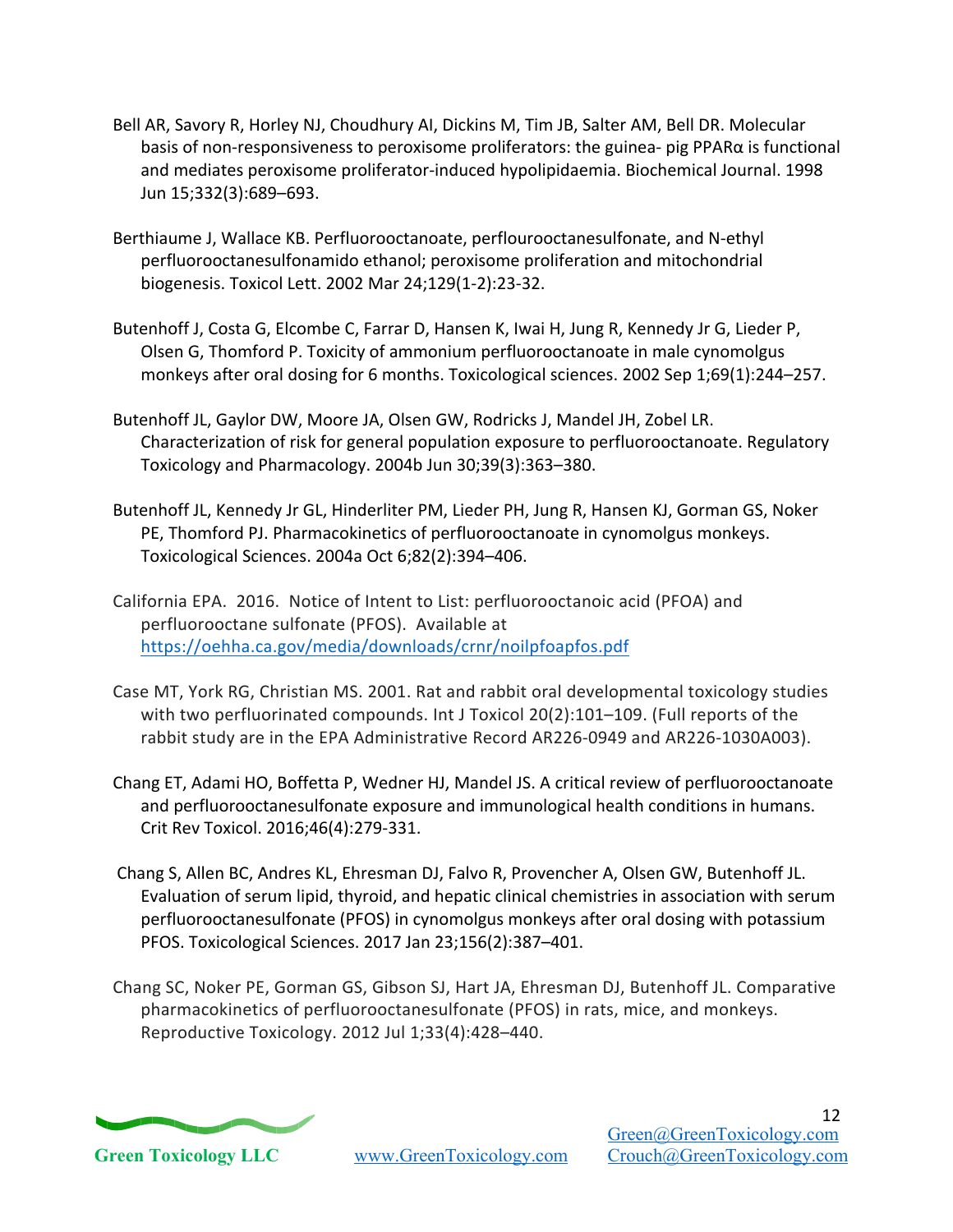- Convertino M, Church TR, Olsen GW, Liu Y, Doyle E, Elcombe CR, Barnett AL, Samuel LM, MacPherson IR, Evans TR. Stochastic Pharmacokinetic-Pharmacodynamic Modeling for Assessing the Systemic Health Risk of Perfluorooctanoate (PFOA). Toxicological Sciences. 2018 Feb 16;163(1):293–306.
- Corton JC, Anderson SP, Stauber A. Central role of peroxisome proliferator–activated receptors in the actions of peroxisome proliferators. Annual Review of Pharmacology and Toxicology. 2000 Apr;40(1):491–451.
- Dourson, ML, Gadagbui, B, Onyema, C., McGinnis, PM, York, RG. Data Derived Extrapolation Factors for Developmental Toxicity: Preliminary Research Case Study with Perfluorooctanoate. In press. Available at https://www.tera.org/about/DDEFforPFOADevelopmentalToxicity7-3-19.pdf
- Goeden HM, Greene CW, Jacobus JA. A transgenerational toxicokinetic model and its use in derivation of Minnesota PFOA water guidance. J Expo Sci Environ Epidemiol. 2019 Mar;29(2):183–195.
- Gortner, E.G., Lamprecht, E.G., Case, M.T. 1982. Oral Teratology Study of T-3141CoC in Rabbits. Safety Evaluation Laboratory, Riker Laboratories, Inc., St. Paul, Minnesota. EPA Administrative Record AR226-0465.
- Hall AP, Elcombe CR, Foster JR, Harada T, Kaufmann W, Knippel A, Küttler K, Malarkey DE, Maronpot RR, Nishikawa A, Nolte T. Liver hypertrophy: a review of adaptive (adverse and non-adverse) changes—conclusions from the 3rd International ESTP Expert Workshop. Toxicologic Pathology. 2012 Oct;40(7):971–994.
- Hoivik DJ, Qualls Jr CW, Mirabile RC, Cariello NF, Kimbrough CL, Colton HM, Anderson SP, Santostefano MJ, Morgan RJ, Dahl RR, Brown AR. Fibrates induce hepatic peroxisome and mitochondrial proliferation without overt evidence of cellular proliferation and oxidative stress in cynomolgus monkeys. Carcinogenesis. 2004 Sep 1;25(9):1757–1769.
- Klaunig JE, Babich MA, Baetcke KP, Cook JC, Corton JC, David RM, DeLuca JG, Lai DY, McKee RH, Peters JM, Roberts RA. PPARα agonist-induced rodent tumors: modes of action and human relevance. Critical reviews in toxicology. 2003 Jan 1;33(6):655–780.
- Klaunig JE, Hocevar BA, Kamendulis LM. Mode of action analysis of perfluorooctanoic acid (PFOA) tumorigenicity and human relevance. Reproductive toxicology. 2012 Jul 31;33(4):410–418.
- Lau C, Thibodeaux JR, Hanson RG, Narotsky MG, Rogers JM, Lindstrom AB, Strynar MJ. Effects of perfluorooctanoic acid exposure during pregnancy in the mouse. Toxicological Sciences. 2006 Apr;90(2):510–518.